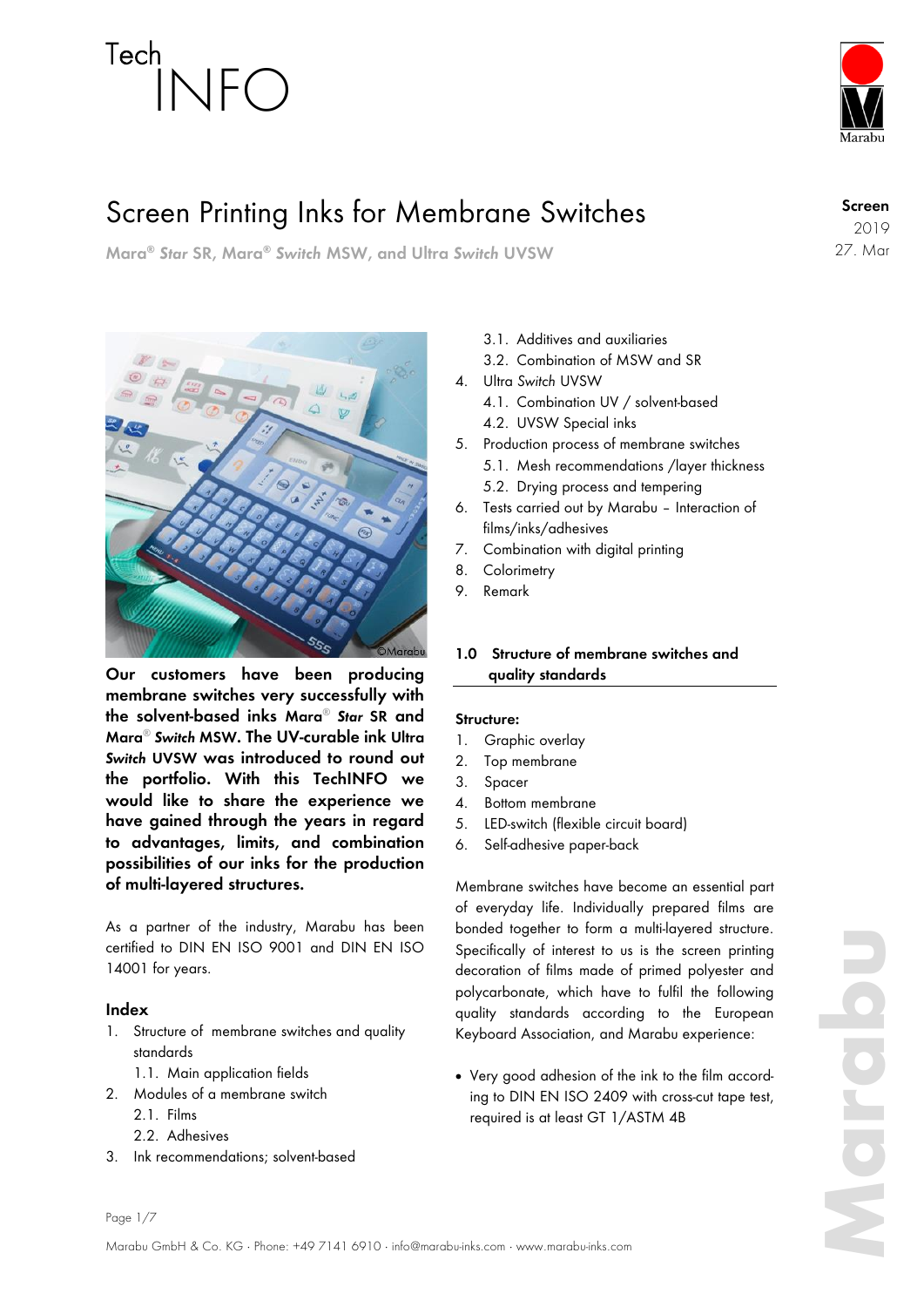

- Operational life span: > 1 Mio switching cycles; testing acc. to DIN 42115, part 1
- Sufficient flexibility of the ink film and structure for dome, flat and edge embossing
- Good printability of the ink and high opacity of colour shades and blocking layers
- Minor colour deviations per batch of < 1 dE; constant "batch to batch" quality
- $\bullet$  High light fastness of colour shades (bluewool scale 7-8), and non-yellowing whites
- High cohesion of the multi-layered ink film, no ink splitting during peel and adhesion tests
- Compatibility with the most common films and adhesives
- Climate change and temperature resistance

#### **1.1 Main application fields**

- Membrane switches
- Flat data entry systems
- Backlit membrane switches
- Front panels
- Electronic displays
- Circuits
- Vehicle dashboards

#### **2.0 Modules of a membrane switch**

Various types of films can be combined with adhesives to create a membrane switch, here's a quick overview on common materials.

#### **2.1 Films**

In Europe, mainly primed films are used for decorated front films. Here, the primed PET surface (second surface) is decorated. The front surface is available with different structures. Common primed PET films are:

| McDermid          | Autotex V207, F207    |
|-------------------|-----------------------|
|                   | Autotex V200, F200    |
|                   | Autotex XE200, XE207  |
|                   | Autotex V157, F157    |
|                   | Autotex V150, F150    |
|                   | Autoflex EBG, EBA     |
| <b>InteliCoat</b> | Reflex LT 125, LT 175 |

Page 2/7

# Folex GO-MA, GO-AG DUV GO-AG/AN, GO-HC

The stability of the entire keyboard is greatly affected by the quality and adhesion of the priming to the PET film, since it is the interface for the basic adhesion of the entire printed ink film structure.

In the USA, PC films and PC/ABS compounds are more popular. These films are not primed, for example

Bayer Makrofol DE Bayfol CR (PC/ABS) GE Plastics Lexan 8B35

#### **2.2 Adhesives**

The choice of the adhesive system is also an important factor with regard to its chemical formulation and adhesion properties like

- Adhesion to the substrate / carrier
- Adhesive bonding to the ink structure / final layer
- Impact on the printed ink structure and the employed type of film, and chemical interactions

#### Common double-sided adhesives are

| 3M      | 467 MP und 468 MP |  |
|---------|-------------------|--|
|         | Series 200 MP     |  |
| Lohmann | Duplotac Serie    |  |
|         | Duplobond Series  |  |
| Avery   | FT 3025           |  |
|         | MS 7008           |  |
| Flexcon | Switchmark Series |  |
| Mactac  | MACtouch T 4040   |  |
|         |                   |  |

Tested and recommended printable adhesives made by Kissel & Wolf are:

| Kiwoprint D 142 | Water-based |
|-----------------|-------------|
| Kiwoprint UV 33 | UV-curable  |

#### **3.0 Ink recommendations; solvent-based**

The binders and solvents of inks that are used for the production of membrane switches must be attuned to common materials and the required strain. The chemical and physical interactions of the single

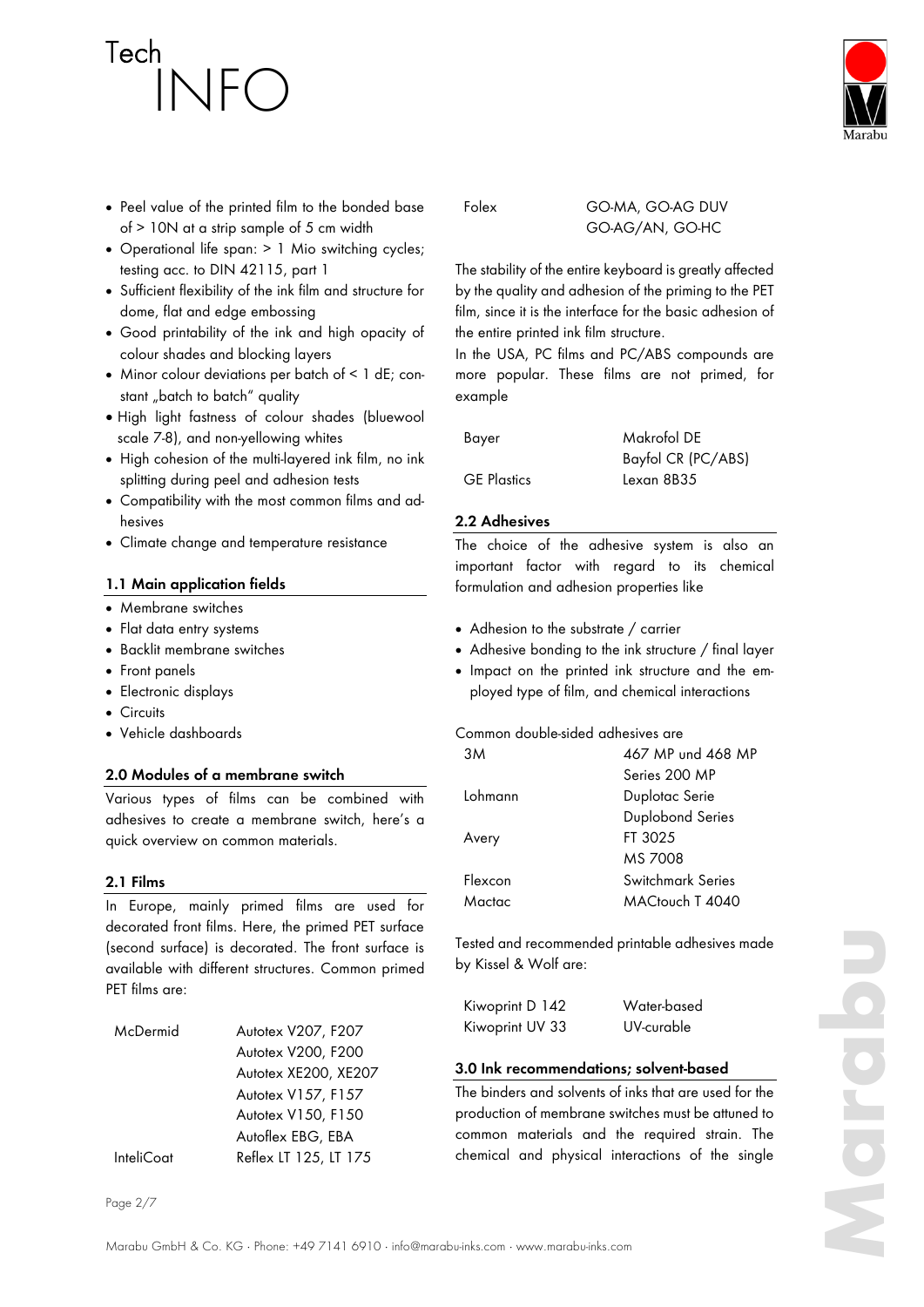components film-ink-adhesive must be taken into consideration.

If solvent-based inks are used, solvents that remain in the printed ink film are an important factor for the stability of the entire bonded film structure.

Marabu has been able to gather a lot of experience about the compatibility of various films and adhesives in close collaboration with material suppliers and customers. Recommended solventbased Marabu inks for membrane switches are:

# **Mara®** *Star* **SR**

Mara® *Star* SR represents the first generation and has proved to be first choice for customers and applications with many special colours for the last 20 years.

#### **Mara®** *Switch* **MSW**

To meet the constant advancements and growing requirements in this market, Marabu has introduced the second generation of solvent-based inks with MSW. Compared to Mara® *Star* SR, MSW offers the following advantages:

- Very good mesh opening and yet good drying properties
- Therefore, less retarder is needed, leading to a reduction of residual solvents
- Higher flexibility of the ink film for post processing steps like cutting, stamping, or die-cutting
- Very good intermediate adhesion of the single ink layers within the multi-layered structure
- Very good compatibility of the blocking layers MSW 171 and MSW 182 with the UV-curable ink Ultra *Switch* UVSW (see 4.0)
- MSW is cyclohexanone-free
- The characteristics of MSW generally increase the process safety and functional reliability of membrane switches

Among others, this ink system includes the following products:

17 basic shades according to System Maracolor (see Technical Data Sheet) as well as

| <b>MSW 170</b> | Opaque white (high opacity)  |
|----------------|------------------------------|
| <b>MSW 171</b> | Opaque white                 |
| MSW 180        | Opaque black                 |
| MSW 181        | Opaque black, non-conductive |
| MSW 182        | <b>Block-out Silver</b>      |
| <b>MSW 191</b> | Silver (like SR 191)         |
| <b>MSW 904</b> | Special binder               |

Opaque White MSW 170 has the same pigmentation as SR 170 and both are higher pigmented than MSW 171. If MSW 170 is used purely, extensive preliminary tests as to adhesion/peeling-off and/or embossing properties are absolutely necessary.

Owing to the high pigmentation of MSW 170 we recommend the addition of Special Binder MSW 904 and tempering.

MSW 171 offers high process safety with its ideal balance between pigment concentration and related properties such as opacity, flexibility, and cohesion stability. It is best suited as a full-area pre-print white behind colour shades. Its opacity is slightly higher than SR 070 and significantly higher compared to SR 270.

MSW 181 is a high-opaque black which is characterized by significant high electrical resistance values. This product is designed for applications requiring electrical resistance values > 1012 Ohm in order to provide insulation to the installed electronics. This is mainly relevant for the decoration of front panels, or for special membrane switches.

Block-out Silver **MSW 182** is the last ink layer which is full-area printed onto the opaque whites. This increases the light-proof characteristic of the complete ink build-up considerably as well as its resistance to adhesives.

Special Binder **MSW 904** is either used as a varnish component for transparent HKS or PANTONE formulas, as binder for metallics, or final coat (additional barrier layer).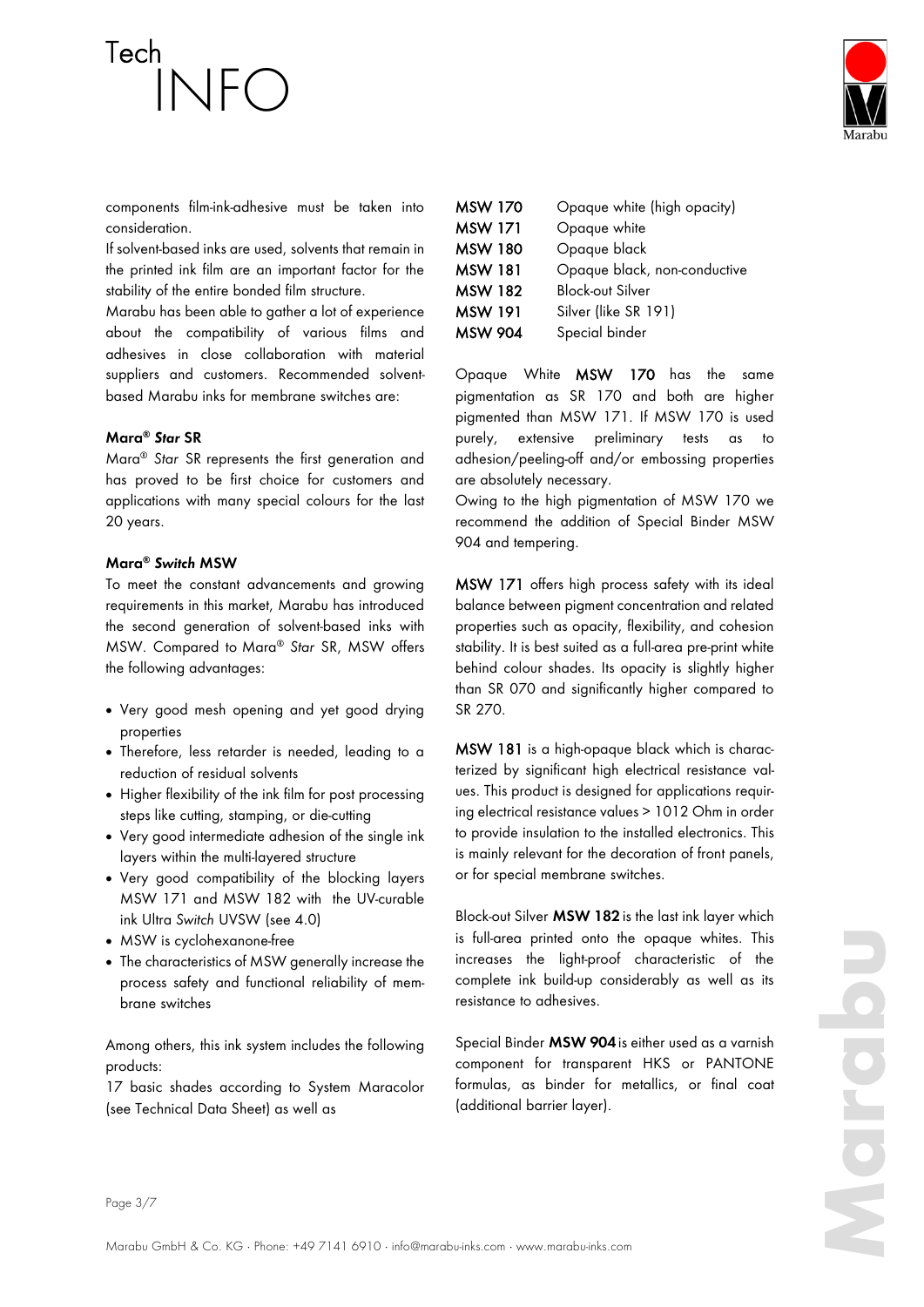

# **3.1 Additives and auxiliaries**

For both ink series, it is generally important that the residual solvents have been reduced to a minimum prior to embossing and bonding.

If not, a complete ink delamination and separation of the membrane switch may occur. For this reason, the use of super slow retarders such as SV 3 or SV 9 is not allowed.

#### Guidelines for the adjustment of MSW

Mesh opening of all MSW colour shades is by nature significantly better than that of Mara® *Star* SR. Owing to this, it is possible to use MSW either with pure thinner or a low percentage of retarder if necessary:

# Full-area printing:

| Fully automatic: | 10,0 % UKV 2 | 5,0 % SV 5 |
|------------------|--------------|------------|
| Semi-automatic:  | 10,0 % UKV 2 | 5,0 % SV10 |
| Fine details:    |              |            |
| Fully automatic: | 7,5 % UKV2   | 7,5 % SV 5 |
| Semi-automatic:  | 7,5 % UKV2   | 7,5 % SV10 |

#### Guidelines for the adjustment of SR

| For the fast drying SR, we recommend the following |
|----------------------------------------------------|
| adjustments:                                       |
| المستنقش والمستحدث والمنادي                        |

| Tuitarea priming. |             |            |
|-------------------|-------------|------------|
| Fully automatic:  | 7,5 % UKV 1 | 7,5 % SV 5 |
| Semi-automatic:   | 5.0 % UKV 1 | 10 % SV10  |
| Fine details:     |             |            |

| .                |             |            |
|------------------|-------------|------------|
| Fully automatic: | 7,5 % UKV 2 | 7,5 % SV 5 |
| Semi-automatic:  | 5,0 % UKV 2 | 10 % SV 10 |

We do not recommend the addition of any further auxiliaries or additives such as levelling agents containing silicone, plasticizers, thickening agents, or other powders and pastes.

This would have an unforeseeable and negative effect on the adhesion of the bonded foils resulting in a reduced peel-off value, and an increased embrittlement of the printed ink film.

#### **3.2 Combination of MSW and SR**

All MSW and SR shades are intermixable. We always favour the use of only one ink type, so that the MSW properties are not impaired. Pre-printing and overprinting of SR and MSW shades is also possible. Preliminary trials are essential.

For more information about the differentiation between MSW and SR, please refer to the ProductINFO Mara® *Switch* MSW.

# **4.0 Ultra Switch UVSW**

UV-curable inks keep becoming more and more popular. The UVSW formulation does not contain solvents, with obvious advantages:

- Unlimited mesh opening
- Excellent reproduction of details
- Stable colour accuracy for the printing of print runs
- No residual solvents in multi-layered ink films
- Quick curing speed allows fast processing speed
- Higher quality and process safety for multi-layered ink structures
- No adjustment of the ink with thinner and retarder
- Low environmental impact, compliance with MAK values

In order to meet the delicate demands of this high tech industry only state-of-the-art raw materials were used for the formulation of UVSW. For a UV-curable ink, it is most crucial to balance the main features that are important for this application:

- high flexibility for cutting, stamping, and die-cutting processes
- high chemical resistance for the contact with adhesives
- high intercoat adhesion of multi-layered ink structures
- good opacity and complete curing
- high peel-off values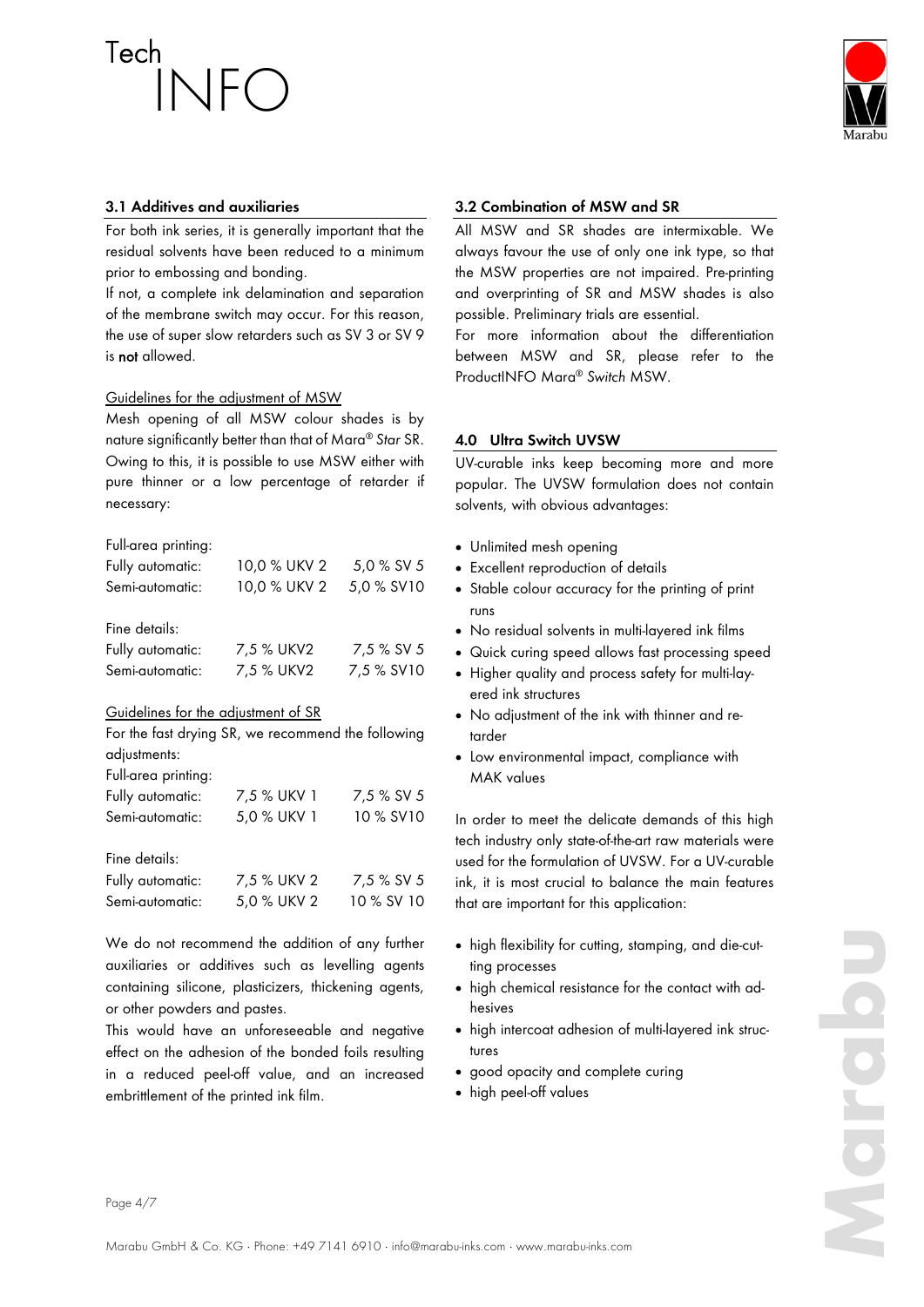

UVSW meets all of these high technical requirements. Many internal and external tests with different material combinations of film types/ink structures/adhesives have revealed excellent results.

# **Film types for UV-inks:**

The stability and functionality of the keyboard is greatly affected by the quality of the PET or PC film, so choosing the right type of film and priming is important for the use of a UV-curable ink system.

The priming must be resistant against repeated exposure to UV light during the curing process, since PC films have the tendency to react to UV light by changing their adhesive behaviour. Please follow the recommendations of the film suppliers. In terms of compatibilities, we will gladly share our experience with you if you contact us.

# **4.1 Combination UV / Solvent-based**

If a purely UV-curable ink structure is not opaque enough for your application, we recommend the combination with MSW. Use UVSW for the preprinting of the coloured design, and MSW 171 and MSW 182 for the blocking layer.

It is not recommended to use UVSW for the second surface print if SR and MSW were used for the preprint (delamination, cracks in the ink film).

Recommendations for the combination with Mara® *Switch* MSW:

- Use of suitable, primed PET films
- Complete curing of the ink film structure is important
- If PC films are used which are sensitive to solvents, we recommend sufficient post curing of the UVSW ink structure before applying the second surface with MSW to avoid cracks
- Adjustment of the MSW blocking layers with fast thinners like UKV 2
- Tempering of the complete ink structure UVSW/MSW at for example 70°C/ 1-2 h in a circulating air oven prior to post-processing steps like stamping and bonding

#### **4.2 UVSW Special inks**

- UVSW 912 Window varnish; transparent
- UVSW 913 Window varnish; milky matt
	- Mesh recommendation: 120-34

Transparent shades are available upon request as special colours.

#### **Attention!**

For highest transparency, the window varnishes and the transparent shades do not contain silicone. Therefore, a contamination with silicone (containers used for mixing, contaminated printing plates and so on) must be avoided or otherwise wetting and flow characteristics will be impaired.

#### **5.0 Production process of membrane switches**

The manufacturing success of membrane switches is also strongly dependent upon below mentioned additional parameters and process steps.

#### **5.1 Mesh recommendations / layer thickness**  Solvent-based inks:

A polyester mesh of 120-34 is often used for the printing of text and symbols. For large area printing, fabrics of 100-40, 90-48, and 77-55 are very common. We recommend to not exceed a maximum height of 30µm for the complete ink structure.

#### UV inks:

For the use of UVSW we recommend a mesh count of  $\geq$  140-31. Please consider the higher layer thickness of UV inks owing to the 100% solid content (no solvent evaporation)! Thanks to the stable UVSW cohesion and the elimination of solvents we have not had any problems with thicknesses of up to 55µm.

#### **5.2 Drying process and tempering**

#### Solvent-based inks:

This is one of the key points for the production of membrane switches because it is decisive for the amount of residual solvents which strongly influence the functionality of the entire keyboard.

Page 5/7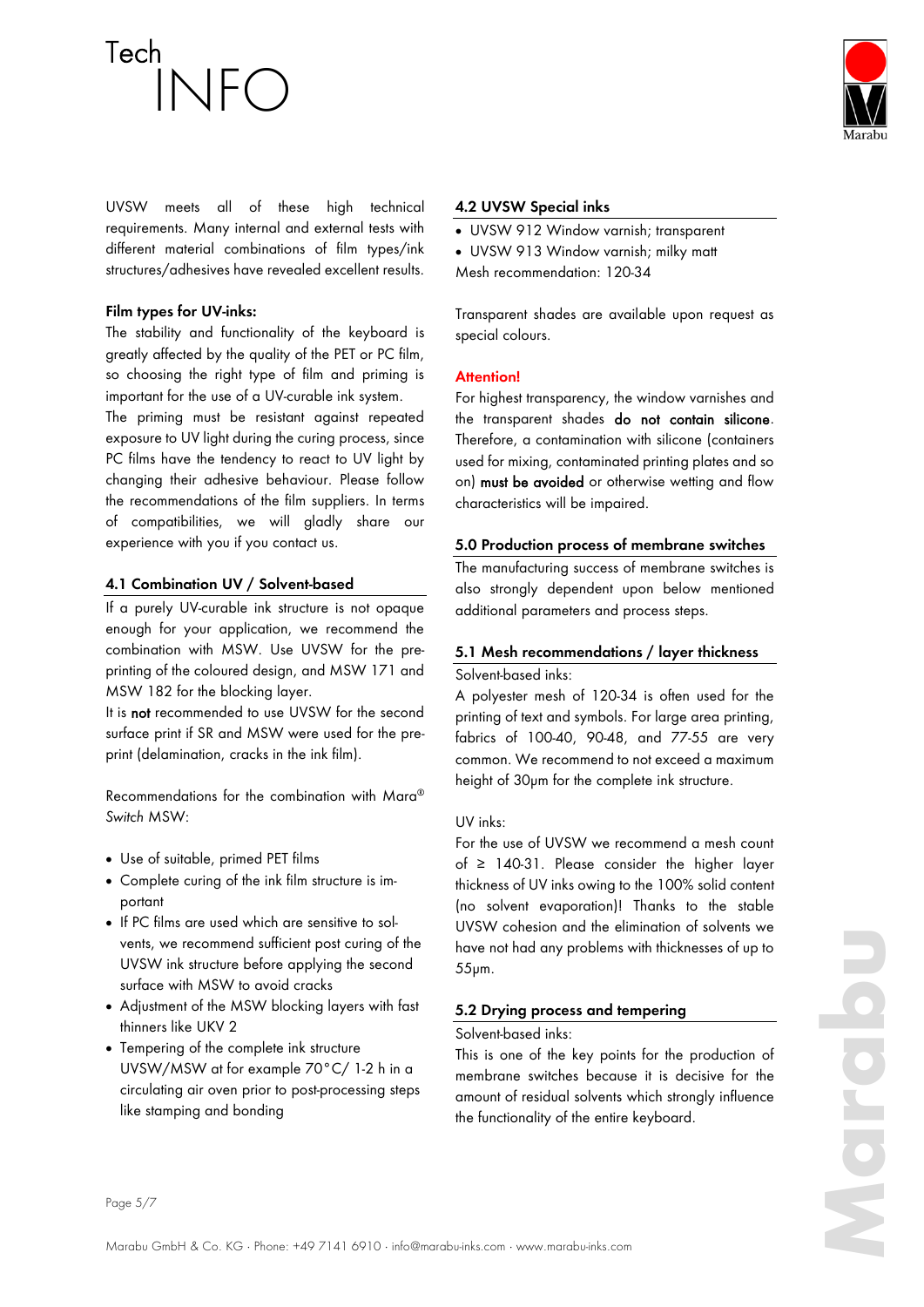We recommend the use of a continuous dryer. Best suited is a dryer with 5 zones (3 x warm, 2 x cold) or, as more commonly used, the smaller version with 3 zones (2 x warm, 1 x cold), possibly combined with an IR drying unit.

Since commercially available dryers differ considerably in the amount of circulated air per hour, the drying values of SR and MSW must be determined optimally on site for each machine. As a rough guideline, a block-resistant drying (films printed on one side only) will occur after approx. 30- 40 sec at 60-80°C in the drying tunnel.

#### Post-curing:

Especially for thick printed ink layers, it is essential, however, to place the films after final printing on a drying rack for 10 to 15 hours (ensure good air circulation!) or to post-cure in an oven at 80°C for 1 – 2 h. This ensures a lasting reduction of the residual solvent content and guarantees optimum post-processing results, very good adhesive resistance, and a long service life of the keyboard.

#### UV inks:

A completely cured ink film is essential for the stability and resistance of the UV ink film. The concept and adjustment of the UV dryer is an important factor:

Recommended power: 2x120 W/cm Reflector quality and focussing Adjustment: Half or full load Belt/production speed

Further factors are

- The printed ink layer in combination with the mesh count, printing plates, as well as quality, grind, and angle of the squeegee, and printing speed
- Formulation of the ink (Opaque shades)

Please also follow the recommendations described under 4.1, combination with MSW.

# **6.0 Tests carried out by Marabu – Interaction of films/inks/adhesives**

As mentioned before, Marabu has carried out extensive testing with suppliers and customers regarding the chemical interaction of the components. The separation properties depend upon the type of adhesive, film, and ink used for the second surface, revealing the stability of the complete "package".

Further test methods and options for membrane switches, which are carried out by Marabu:

- **•** Endurance test
- Tensile test
- Alternating climate test
- Xenon Test Chamber

Recommendations for outdoor use:

- MSW with blocking layers MSW 171,182
- UVSW with blocking layers MSW 171,182
- Film type Autotex 207 XE for UVSW
- Film type Autotex 207/200 XE for MSW

# **7.0 Combination with digital printing**

Digital Printing is also finding its way into the membrane switch segment. It is mostly used in combination with screen printed (solvent-based or UV-curable) blocking layers to compensate the usually insufficient opacity of digital inks. This combination is currently tested.

# **8.0 Colorimetry**

All current formulas such as PANTONE, HKS or RAL have been worked out in the ink series Mara® *Switch* MSW, Mara® *Star* SR, as well as Ultra *Switch* UVSW, and are stored in the Marabu-ColourManager (MCM).

Page 6/7